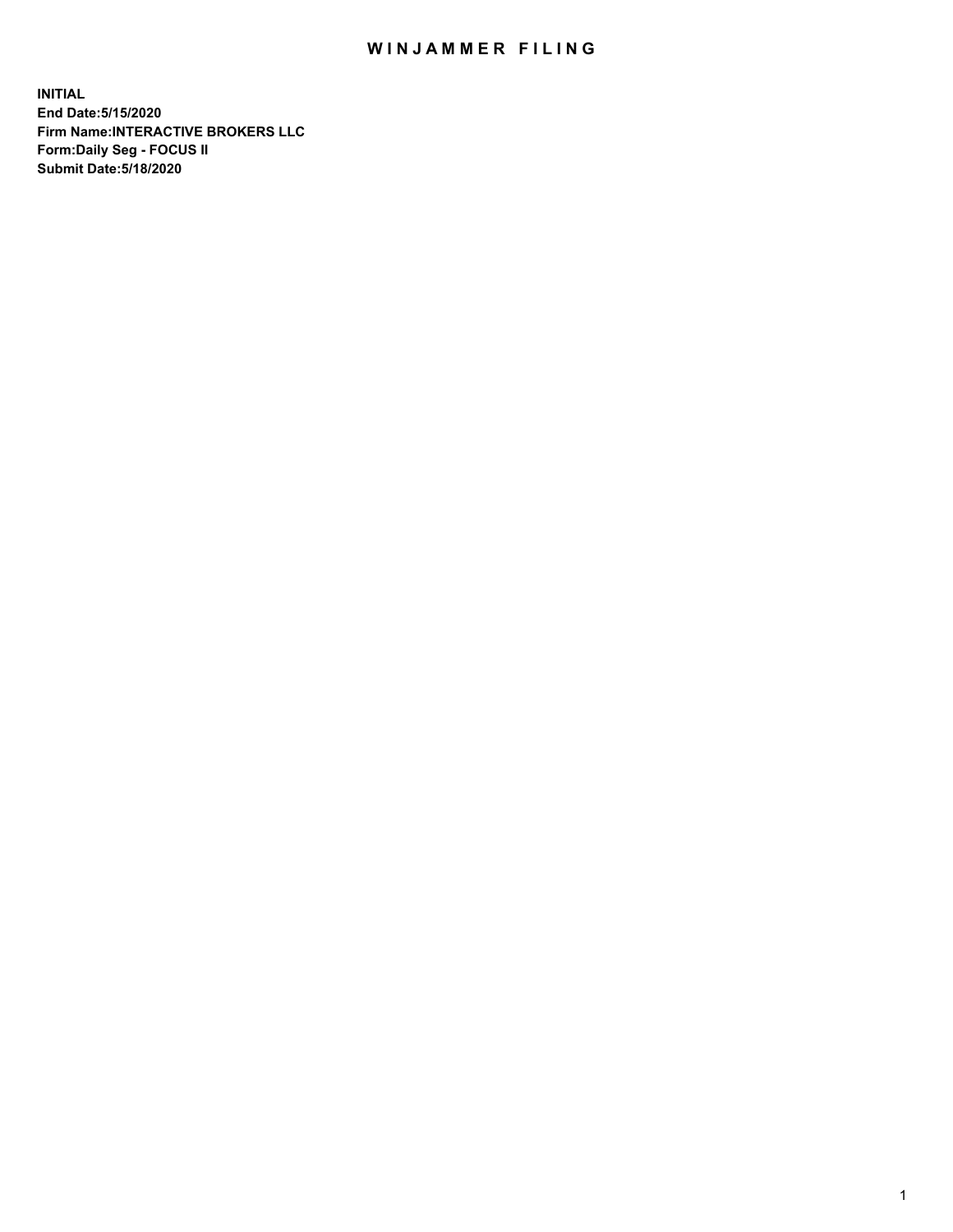**INITIAL End Date:5/15/2020 Firm Name:INTERACTIVE BROKERS LLC Form:Daily Seg - FOCUS II Submit Date:5/18/2020 Daily Segregation - Cover Page**

| Name of Company                                                                                                                                                                                                                                                                                                                | <b>INTERACTIVE BROKERS LLC</b>                                                   |
|--------------------------------------------------------------------------------------------------------------------------------------------------------------------------------------------------------------------------------------------------------------------------------------------------------------------------------|----------------------------------------------------------------------------------|
| <b>Contact Name</b>                                                                                                                                                                                                                                                                                                            | James Menicucci                                                                  |
| <b>Contact Phone Number</b>                                                                                                                                                                                                                                                                                                    | 203-618-8085                                                                     |
| <b>Contact Email Address</b>                                                                                                                                                                                                                                                                                                   | jmenicucci@interactivebrokers.c<br>om                                            |
| FCM's Customer Segregated Funds Residual Interest Target (choose one):<br>a. Minimum dollar amount: ; or<br>b. Minimum percentage of customer segregated funds required:% ; or<br>c. Dollar amount range between: and; or<br>d. Percentage range of customer segregated funds required between:% and%.                         | <u>0</u><br>$\overline{\mathbf{0}}$<br>155,000,000 245,000,000<br>0 <sub>0</sub> |
| FCM's Customer Secured Amount Funds Residual Interest Target (choose one):<br>a. Minimum dollar amount: ; or<br>b. Minimum percentage of customer secured funds required:% ; or<br>c. Dollar amount range between: and; or<br>d. Percentage range of customer secured funds required between:% and%.                           | <u>0</u><br>$\overline{\mathbf{0}}$<br>80,000,000 120,000,000<br>0 <sub>0</sub>  |
| FCM's Cleared Swaps Customer Collateral Residual Interest Target (choose one):<br>a. Minimum dollar amount: ; or<br>b. Minimum percentage of cleared swaps customer collateral required:% ; or<br>c. Dollar amount range between: and; or<br>d. Percentage range of cleared swaps customer collateral required between:% and%. | <u>0</u><br>$\underline{\mathbf{0}}$<br>0 <sub>0</sub><br>0 <sub>0</sub>         |

Attach supporting documents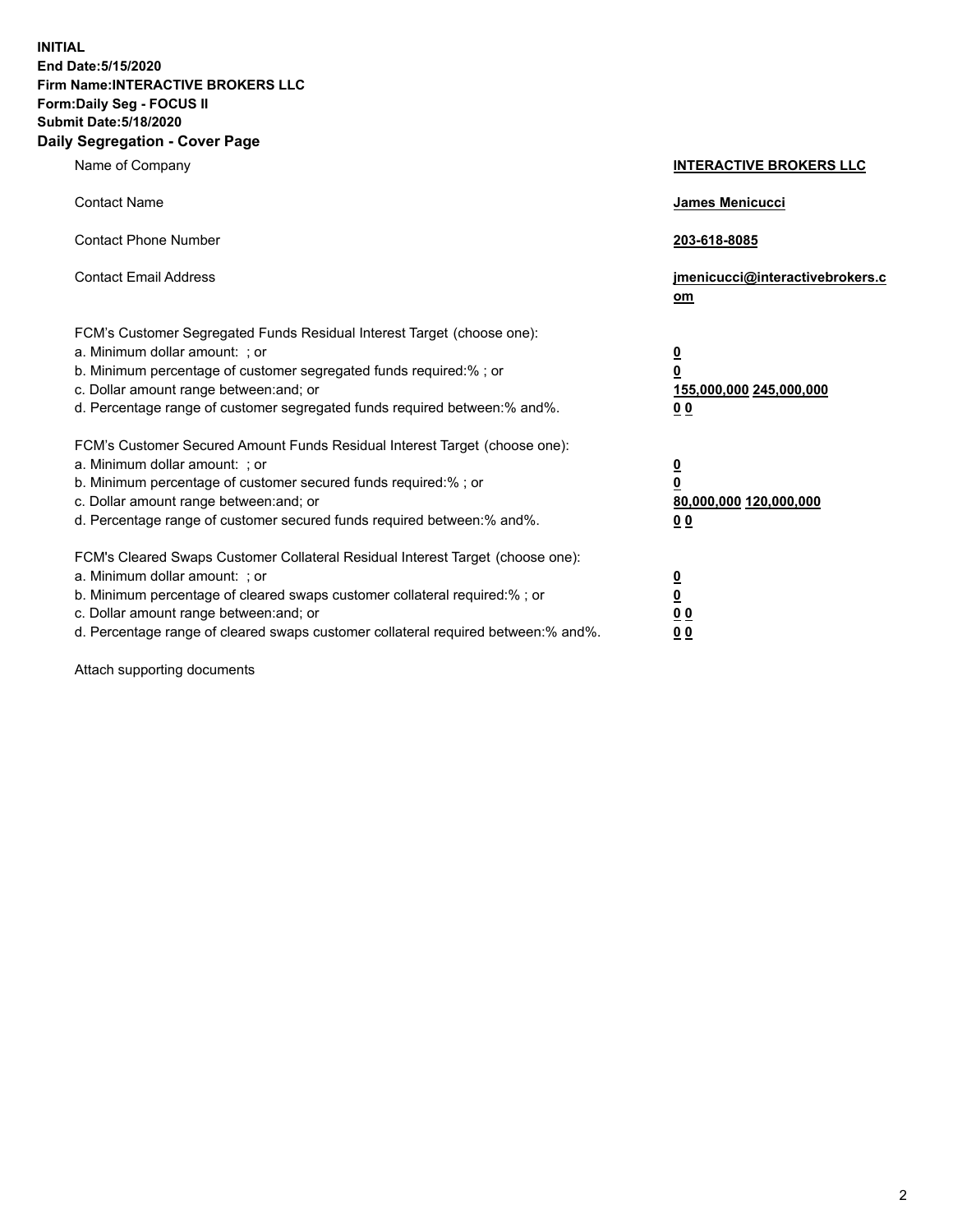**INITIAL End Date:5/15/2020 Firm Name:INTERACTIVE BROKERS LLC Form:Daily Seg - FOCUS II Submit Date:5/18/2020 Daily Segregation - Secured Amounts**

|     | Foreign Futures and Foreign Options Secured Amounts                                         |                                                 |
|-----|---------------------------------------------------------------------------------------------|-------------------------------------------------|
|     | Amount required to be set aside pursuant to law, rule or regulation of a foreign            | $0$ [7305]                                      |
|     | government or a rule of a self-regulatory organization authorized thereunder                |                                                 |
| 1.  | Net ledger balance - Foreign Futures and Foreign Option Trading - All Customers             |                                                 |
|     | A. Cash                                                                                     | 557,600,657 [7315]                              |
|     | B. Securities (at market)                                                                   | $0$ [7317]                                      |
| 2.  | Net unrealized profit (loss) in open futures contracts traded on a foreign board of trade   | 4,903,164 [7325]                                |
| 3.  | Exchange traded options                                                                     |                                                 |
|     | a. Market value of open option contracts purchased on a foreign board of trade              | 136,962 [7335]                                  |
|     | b. Market value of open contracts granted (sold) on a foreign board of trade                | -218,596 [7337]                                 |
| 4.  | Net equity (deficit) (add lines 1. 2. and 3.)                                               | 562,422,187 [7345]                              |
| 5.  | Account liquidating to a deficit and account with a debit balances - gross amount           | 4,025 [7351]                                    |
|     | Less: amount offset by customer owned securities                                            | 0 [7352] 4,025 [7354]                           |
| 6.  | Amount required to be set aside as the secured amount - Net Liquidating Equity              | 562,426,212 [7355]                              |
|     | Method (add lines 4 and 5)                                                                  |                                                 |
| 7.  | Greater of amount required to be set aside pursuant to foreign jurisdiction (above) or line | 562,426,212 [7360]                              |
|     | 6.                                                                                          |                                                 |
|     | FUNDS DEPOSITED IN SEPARATE REGULATION 30.7 ACCOUNTS                                        |                                                 |
| 1.  | Cash in banks                                                                               |                                                 |
|     | A. Banks located in the United States                                                       | 85,474,213 [7500]                               |
|     | B. Other banks qualified under Regulation 30.7                                              | 0 [7520] 85,474,213 [7530]                      |
| 2.  | Securities                                                                                  |                                                 |
|     | A. In safekeeping with banks located in the United States                                   | 479,850,600 [7540]                              |
|     | B. In safekeeping with other banks qualified under Regulation 30.7                          | 0 [7560] 479,850,600 [7570]                     |
| 3.  | Equities with registered futures commission merchants                                       |                                                 |
|     | A. Cash                                                                                     | $0$ [7580]                                      |
|     | <b>B.</b> Securities                                                                        | $0$ [7590]                                      |
|     | C. Unrealized gain (loss) on open futures contracts                                         | $0$ [7600]                                      |
|     | D. Value of long option contracts                                                           | $0$ [7610]                                      |
|     | E. Value of short option contracts                                                          | 0 [7615] 0 [7620]                               |
| 4.  | Amounts held by clearing organizations of foreign boards of trade                           |                                                 |
|     | A. Cash                                                                                     | $0$ [7640]                                      |
|     | <b>B.</b> Securities                                                                        | $0$ [7650]                                      |
|     | C. Amount due to (from) clearing organization - daily variation                             | $0$ [7660]                                      |
|     | D. Value of long option contracts                                                           | $0$ [7670]                                      |
|     | E. Value of short option contracts                                                          | 0 [7675] 0 [7680]                               |
| 5.  | Amounts held by members of foreign boards of trade                                          |                                                 |
|     | A. Cash                                                                                     | 117,210,622 [7700]                              |
|     | <b>B.</b> Securities                                                                        | $0$ [7710]                                      |
|     | C. Unrealized gain (loss) on open futures contracts                                         | 2,843,436 [7720]                                |
|     | D. Value of long option contracts                                                           | 136,962 [7730]                                  |
|     | E. Value of short option contracts                                                          | <mark>-218,596</mark> [7735] 119,972,424 [7740] |
| 6.  | Amounts with other depositories designated by a foreign board of trade                      | $0$ [7760]                                      |
| 7.  | Segregated funds on hand                                                                    | $0$ [7765]                                      |
| 8.  | Total funds in separate section 30.7 accounts                                               | 685,297,237 [7770]                              |
| 9.  | Excess (deficiency) Set Aside for Secured Amount (subtract line 7 Secured Statement         | 122,871,025 [7380]                              |
|     | Page 1 from Line 8)                                                                         |                                                 |
| 10. | Management Target Amount for Excess funds in separate section 30.7 accounts                 | 80,000,000 [7780]                               |
| 11. | Excess (deficiency) funds in separate 30.7 accounts over (under) Management Target          | 42,871,025 [7785]                               |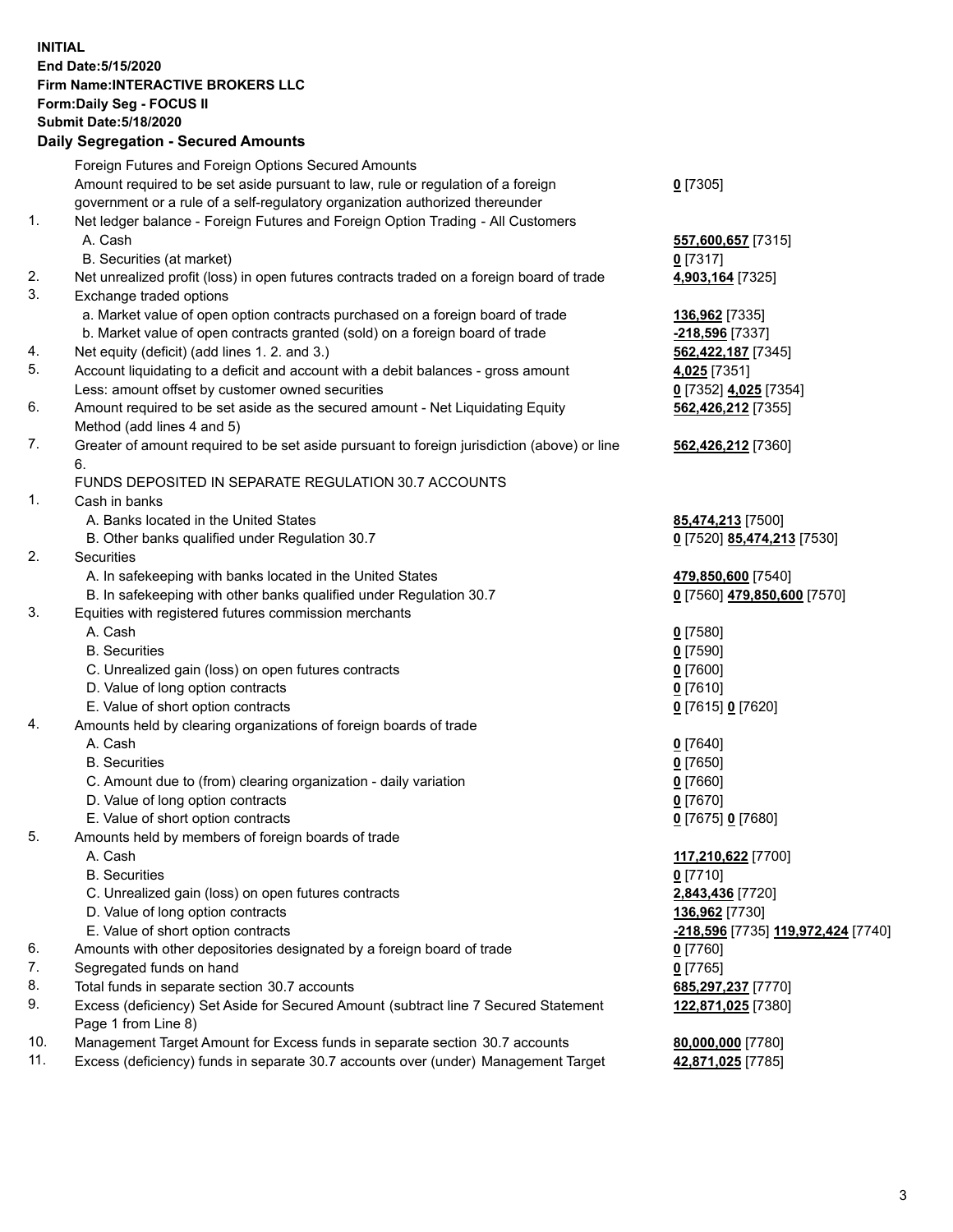**INITIAL End Date:5/15/2020 Firm Name:INTERACTIVE BROKERS LLC Form:Daily Seg - FOCUS II Submit Date:5/18/2020 Daily Segregation - Segregation Statement** SEGREGATION REQUIREMENTS(Section 4d(2) of the CEAct) 1. Net ledger balance A. Cash **5,522,785,831** [7010] B. Securities (at market) **0** [7020] 2. Net unrealized profit (loss) in open futures contracts traded on a contract market **-11,602,835** [7030] 3. Exchange traded options A. Add market value of open option contracts purchased on a contract market **382,133,766** [7032] B. Deduct market value of open option contracts granted (sold) on a contract market **-327,182,865** [7033] 4. Net equity (deficit) (add lines 1, 2 and 3) **5,566,133,897** [7040] 5. Accounts liquidating to a deficit and accounts with debit balances - gross amount **79,444,870** [7045] Less: amount offset by customer securities **0** [7047] **79,444,870** [7050] 6. Amount required to be segregated (add lines 4 and 5) **5,645,578,767** [7060] FUNDS IN SEGREGATED ACCOUNTS 7. Deposited in segregated funds bank accounts A. Cash **1,315,630,321** [7070] B. Securities representing investments of customers' funds (at market) **2,532,769,270** [7080] C. Securities held for particular customers or option customers in lieu of cash (at market) **0** [7090] 8. Margins on deposit with derivatives clearing organizations of contract markets A. Cash **507,024,793** [7100] B. Securities representing investments of customers' funds (at market) **1,460,641,247** [7110] C. Securities held for particular customers or option customers in lieu of cash (at market) **0** [7120] 9. Net settlement from (to) derivatives clearing organizations of contract markets **-23,022,606** [7130] 10. Exchange traded options A. Value of open long option contracts **381,420,978** [7132] B. Value of open short option contracts **-326,668,402** [7133] 11. Net equities with other FCMs A. Net liquidating equity **0** [7140] B. Securities representing investments of customers' funds (at market) **0** [7160] C. Securities held for particular customers or option customers in lieu of cash (at market) **0** [7170] 12. Segregated funds on hand **0** [7150] 13. Total amount in segregation (add lines 7 through 12) **5,847,795,601** [7180] 14. Excess (deficiency) funds in segregation (subtract line 6 from line 13) **202,216,834** [7190] 15. Management Target Amount for Excess funds in segregation **155,000,000** [7194] **47,216,834** [7198]

16. Excess (deficiency) funds in segregation over (under) Management Target Amount Excess